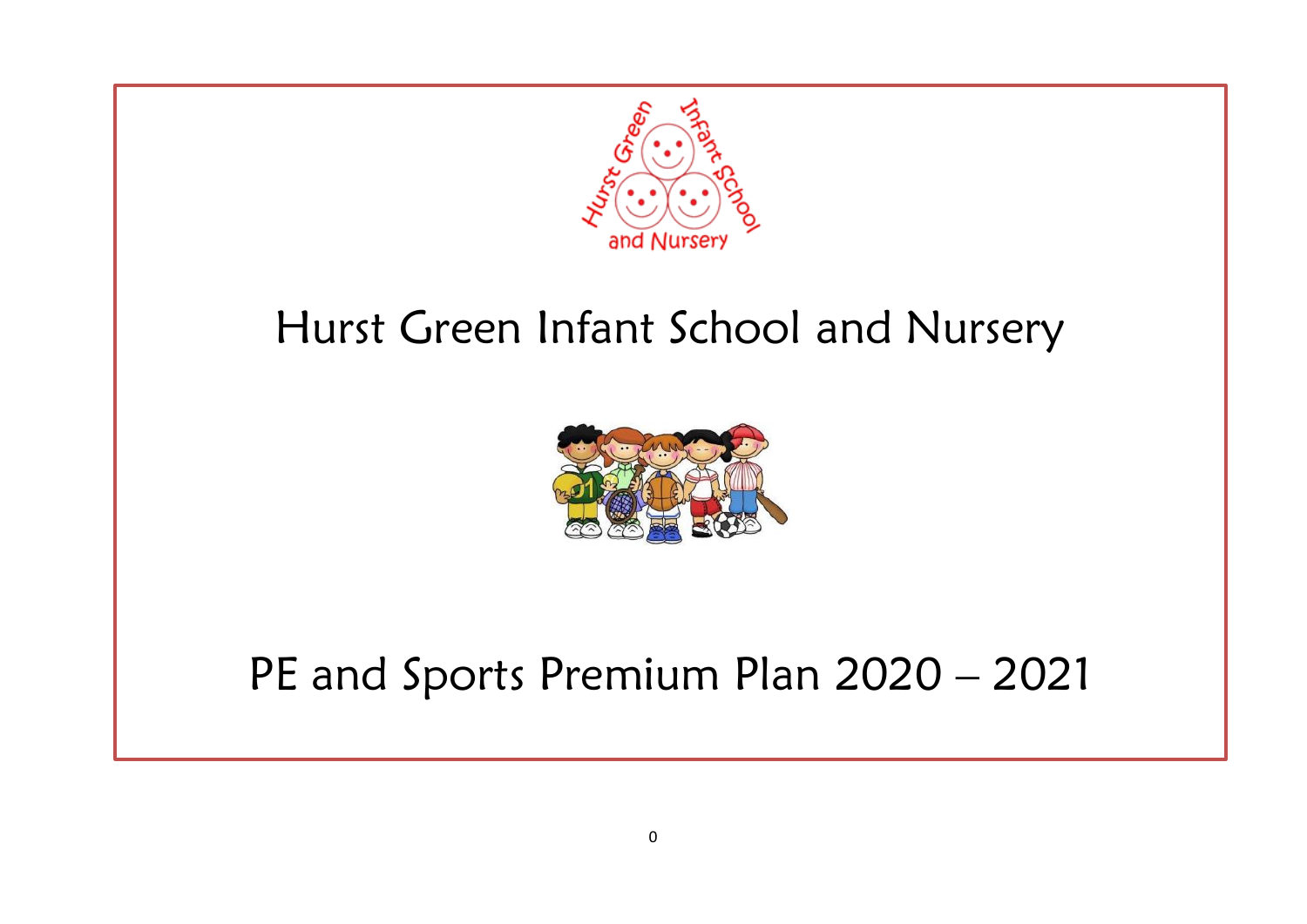Schools must use the funding to make **additional and sustainable** improvements to the quality of Physical Education, Sport and Physical Activity (PESPA) they offer. This means that you should use the Primary PE and Sport Premium to:

- Develop or add to the PESPA activities that your school already offer
- Build capacity and capability within the school to ensure that improvements made now will benefit pupils joining the school in future years

Please visit [gov.uk](https://www.gov.uk/guidance/pe-and-sport-premium-for-primary-schools) for the revised DfE guidance including the 5 key indicators across which schools should demonstrate an improvement. This document will help you to review your provision and to report your spend. DfE encourages schools to use this template as an effective way of meeting the reporting requirements of the Primary PE and Sport Premium.

We recommend you start by reflecting on the impact of current provision and reviewing the previous spend. Under the Ofsted Schools Inspection [Framework,](https://www.gov.uk/government/publications/school-inspection-handbook-from-september-2015) inspectors will assess how effectively leaders use the Primary PE and Sport Premium and measure its impact on outcomes for pupils, and how effectively [governors](https://www.gov.uk/government/publications/governance-handbook) hold them to account for this.

Schools are required to [publish details](https://www.gov.uk/guidance/what-maintained-schools-must-publish-online#pe-and-sport-premium-for-primary-schools) of how they spend this funding as well as on the impact it has on pupils' PE and sport participation and attainment by the end of the summer term or by **31 July 2019** at the latest.

We recommend regularly updating the table and publishing it on your website throughout the year, as evidence of your ongoing review into how you are using the money to secure maximum, sustainable impact. To see an example of how to complete the table please click [HERE.](http://www.afpe.org.uk/physical-education/wp-content/uploads/afPE-Example-Template-Indicator-2018-Final.pdf)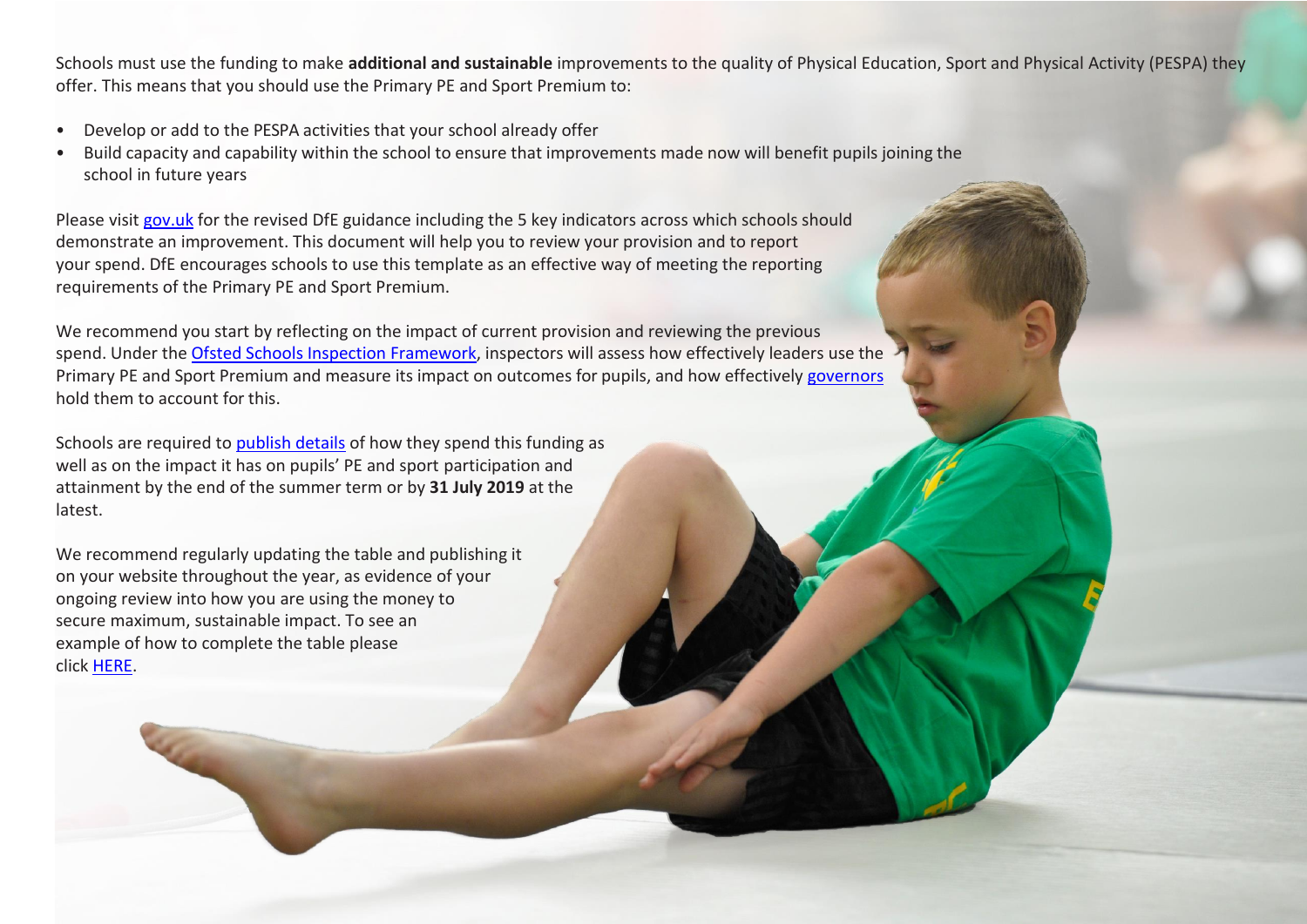Support for review and reflection - considering the 5 key indicators from DfE, what development needs are a priority for your setting and your students now and why? Use the space below to reflect on previous spend, identify current need and priorities for the future.

> Due to the COVID-19, pandemic and partial school closure from March 2020 a number of events (including CPD) and the purchasing of equipment had to be postponed or cancelled from the previous years strategy. These will be carried forward to this academic year 2020-2021. A clear emphasis will be placed on the mental health and well-being of pupils and school community from the start of this New Year.

| Key achievements to date:                                                                                                                                                                                                                                                                                                                                                                                                                                                           | Areas for further improvement and baseline evidence of need:                                                                                                                                                                                                                                                              |                                               |  |
|-------------------------------------------------------------------------------------------------------------------------------------------------------------------------------------------------------------------------------------------------------------------------------------------------------------------------------------------------------------------------------------------------------------------------------------------------------------------------------------|---------------------------------------------------------------------------------------------------------------------------------------------------------------------------------------------------------------------------------------------------------------------------------------------------------------------------|-----------------------------------------------|--|
| Providing outdoor provision for all children to develop and enhance their<br>Physical development.<br>Implementation of Trim Trail for developing Children's physical activity.<br>Successful Forest School with Two leaders trained. Every class has a forest<br>school session weekly.<br>Greater participation in after schools clubs.<br>Regular specialist sports coaching to enhance staff CPD.<br>Lunchtime provision for promoting healthy lifestyles and active lifestyles | CPD for teachers in dance and team sports.<br>$\bullet$<br>Variety of after school clubs to provide a range of sporting activities.<br>٠<br>Development of outdoor provision in curriculum time.<br>Secure good quality PE equipment<br>Secure equipment to develop a playground area<br>Participation in the daily mile. |                                               |  |
| Meeting national curriculum requirements for swimming and water safety                                                                                                                                                                                                                                                                                                                                                                                                              |                                                                                                                                                                                                                                                                                                                           | Please complete all of the below:             |  |
| What percentage of your current Year 6 cohort swim competently, confidently and proficiently over a distance of at least 25<br>metres?                                                                                                                                                                                                                                                                                                                                              |                                                                                                                                                                                                                                                                                                                           | Not Applicable as we are an Infant School.    |  |
| N.B. Even though your children may swim in another year please report on their attainment on leaving                                                                                                                                                                                                                                                                                                                                                                                |                                                                                                                                                                                                                                                                                                                           |                                               |  |
| Primary school.                                                                                                                                                                                                                                                                                                                                                                                                                                                                     |                                                                                                                                                                                                                                                                                                                           |                                               |  |
| What percentage of your current Year 6 cohort use a range of strokes effectively [for example, front crawl, backstroke and<br>breaststroke]?                                                                                                                                                                                                                                                                                                                                        | Not Applicable as we are an Infant School.                                                                                                                                                                                                                                                                                |                                               |  |
| What percentage of your current Year 6 cohort perform safe self-rescue in different water-based situations?                                                                                                                                                                                                                                                                                                                                                                         |                                                                                                                                                                                                                                                                                                                           | Not Applicable as we are an Infant<br>School. |  |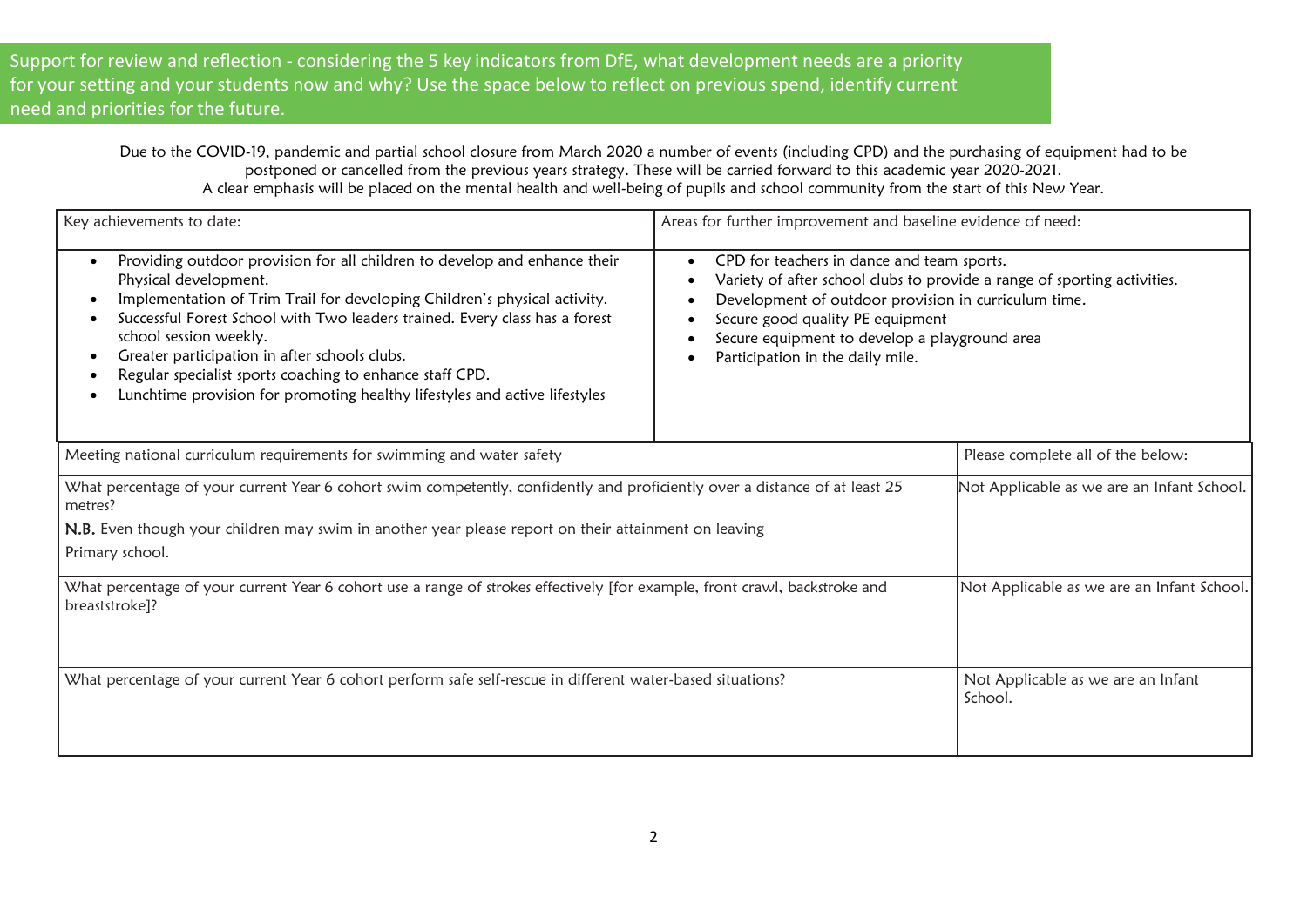| Schools can choose to use the Primary PE and Sport Premium to provide additional provision for swimming but this must be for No<br>activity over and above the national curriculum requirements. Have you used it in this way? |  |
|--------------------------------------------------------------------------------------------------------------------------------------------------------------------------------------------------------------------------------|--|
|                                                                                                                                                                                                                                |  |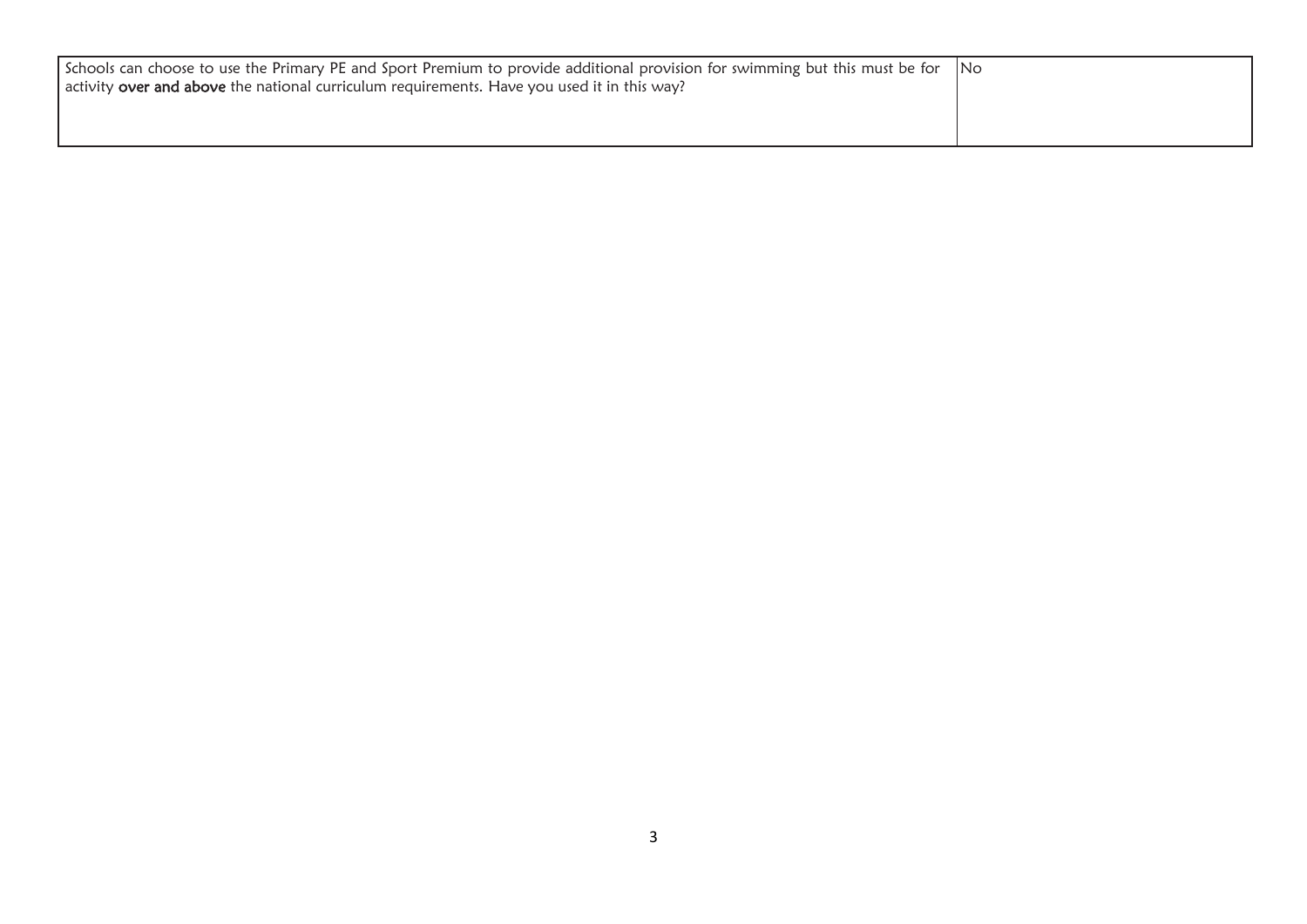## **Action Plan and Budget Tracking**

Capture your intended annual spend against the 5 key indicators. Clarify the success criteria and evidence of impact that you intend to measure to evaluate for students today and for the future.



| Academic Year: 2020/21                                                                                                                                              | Total fund allocated: £25,364                                                                                                                                                                                                                                                                                                                                                                   |                                                              | Date Updated: September 2020 |                                             |  |
|---------------------------------------------------------------------------------------------------------------------------------------------------------------------|-------------------------------------------------------------------------------------------------------------------------------------------------------------------------------------------------------------------------------------------------------------------------------------------------------------------------------------------------------------------------------------------------|--------------------------------------------------------------|------------------------------|---------------------------------------------|--|
| Intention                                                                                                                                                           | Implementation                                                                                                                                                                                                                                                                                                                                                                                  |                                                              | Impact                       |                                             |  |
| School focus with clarity on<br>intended impact on pupils                                                                                                           | Actions to achieve:                                                                                                                                                                                                                                                                                                                                                                             | Funding<br>allocated                                         | Evidence and impact:         | Sustainability and suggested<br>next steps: |  |
| To provide high quality specialist sports<br>coaches in two different sports across the<br>whole school.<br>Gymnastics, Tennis, Cricket and Dance                   | To increase children's engagement and<br>enjoyment of sports they may not<br>otherwise access.<br>To achieve a consistency in children's<br>experience of physical activity<br>throughout the school.<br>To employ specialist coaches from local<br>sports clubs within our locality.<br>To increase pupils enjoyment of dance<br>by offering new experiences though a<br>variety of workshops. | £500 Tennis<br>£720 Gymnastics<br>£500 Cricket<br>£800 Dance |                              |                                             |  |
| To enhance the trim trial equipment with<br>new pieces that promote balance and<br>climbing which can be used daily.                                                | All children regardless of background or<br>family finical situations will be able to<br>access a range of physical activity<br>experiences.                                                                                                                                                                                                                                                    | £2,000                                                       |                              |                                             |  |
| To improve the current playground<br>markings and increase the amount to<br>encourage physical activity.<br>To mark out the field in preparation for<br>sports day. | To improve and repaint the playground<br>markings for all children to use. They are<br>one of the best ways to encourage active<br>children. Children of all ages can use<br>these to engage in meaningful play.                                                                                                                                                                                | £1,000                                                       |                              |                                             |  |

ľ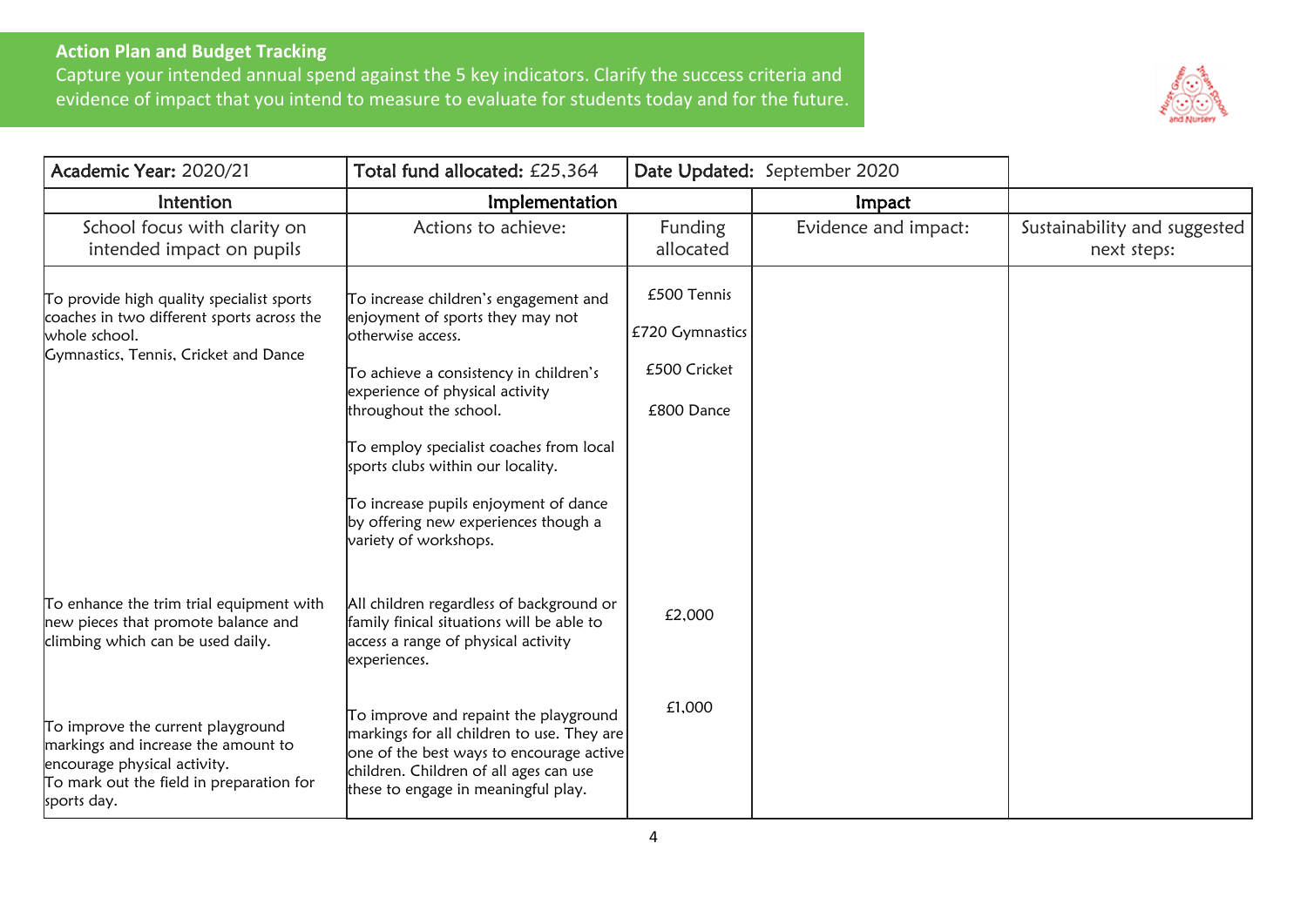| Key indicator 2: The profile of PE and sport being raised across the school as a tool for whole school improvement                           |                                                                                                                                                                                                                                                                                                                                                             |                                    |                      |                                             |
|----------------------------------------------------------------------------------------------------------------------------------------------|-------------------------------------------------------------------------------------------------------------------------------------------------------------------------------------------------------------------------------------------------------------------------------------------------------------------------------------------------------------|------------------------------------|----------------------|---------------------------------------------|
| School focus with clarity on intended<br>impact on pupils:                                                                                   | Actions to achieve:                                                                                                                                                                                                                                                                                                                                         | Funding<br>allocated:              | Evidence and impact: | Sustainability and suggested<br>next steps: |
| Purchase and installation of a<br>running/cycle/scooter track around the<br>school field                                                     | By installing a cycle/running track<br>children and staff will have the<br>opportunity to run/cycle/scooter daily. It<br>will contribute to children being active $\,$<br>for 60 minutes a day. It will be used<br>during curriculum time. Cycle skills will<br>be improved and the track will be<br>incorporated into sports day and the<br>bedals course. | Quotes being<br>obtained<br>£12000 |                      |                                             |
| Improving the playground equipment at the Audit of current playground equipment<br>front of the school to aid physical play at<br>playtimes. | and maintenance needs.<br>Look into the purchase of an activity<br>centre /equipment to help promote<br>hand eye coordination and children's<br>competitive skills.                                                                                                                                                                                         | £8000                              |                      |                                             |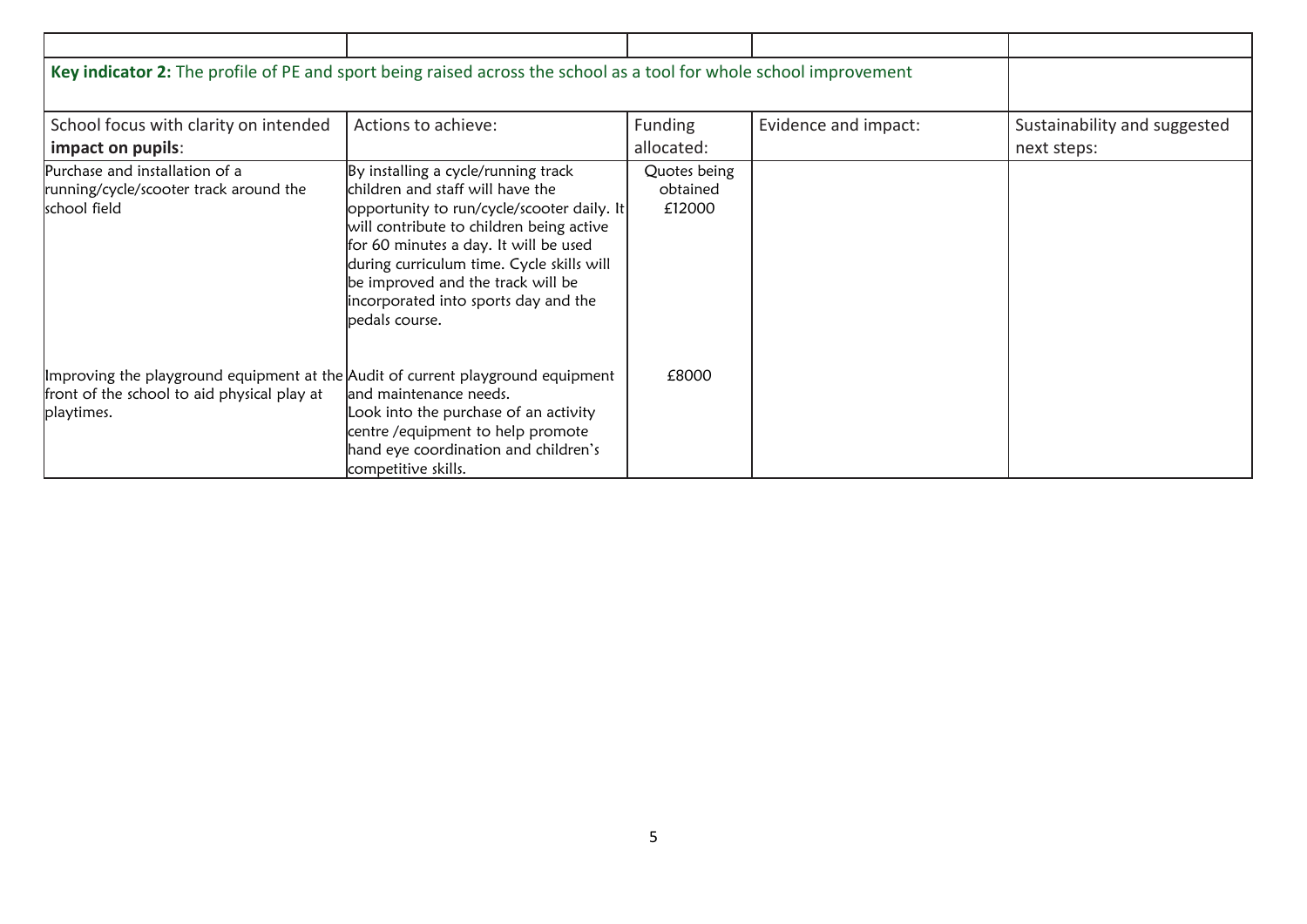| Key indicator 3: Increased confidence, knowledge and skills of all staff in teaching PE and sport                                                        |                                                                                                                                                                                                                                                                                                                                                                                                                                                                                                                                                                                                                                                                                                                                                                                                 |                       |                      |                                             |
|----------------------------------------------------------------------------------------------------------------------------------------------------------|-------------------------------------------------------------------------------------------------------------------------------------------------------------------------------------------------------------------------------------------------------------------------------------------------------------------------------------------------------------------------------------------------------------------------------------------------------------------------------------------------------------------------------------------------------------------------------------------------------------------------------------------------------------------------------------------------------------------------------------------------------------------------------------------------|-----------------------|----------------------|---------------------------------------------|
| School focus with clarity on intended Actions to achieve:<br>impact on pupils:                                                                           |                                                                                                                                                                                                                                                                                                                                                                                                                                                                                                                                                                                                                                                                                                                                                                                                 | Funding<br>allocated: | Evidence and impact: | Sustainability and suggested<br>next steps: |
| To raise the profile of healthy lifestyles<br>and mental health/wellbeing.<br>To highlight why we need to exercise and<br>keep our whole bodies healthy. | School to organise a fitness week to<br>encourage children to learn about the<br>benefits of a healthy lifestyle. Liaise<br>with the local junior school who run a<br>similar week. Involve outside providers<br>and workshops were possible. Liaise<br>with commercial services over school<br>llunches.                                                                                                                                                                                                                                                                                                                                                                                                                                                                                       | £200                  |                      |                                             |
| Key indicator 4: Broader experience of a range of sports and activities offered to all pupils                                                            |                                                                                                                                                                                                                                                                                                                                                                                                                                                                                                                                                                                                                                                                                                                                                                                                 |                       |                      |                                             |
| School focus with clarity on intended Actions to achieve:<br>impact on pupils:                                                                           |                                                                                                                                                                                                                                                                                                                                                                                                                                                                                                                                                                                                                                                                                                                                                                                                 | Funding<br>allocated: | Evidence and impact: | Sustainability and suggested<br>next steps: |
| Bikeability/ Cycle skills for Year 1 and<br>Year 2<br>Pedals training for KS1.                                                                           | The course is aimed at developing<br>balance and control whilst riding a<br>bike. It will allow children to master<br>the art of balance in a safe<br>environment. The training enables<br>children to become more aware of the<br>space around them as well as develop<br>observational skills. It helps with self-<br>confidence, risk assessment, and self-<br>esteem as well as being an excellent<br>way for children to keep fit and<br>respecting the environment around<br>them. It links to road safety as well as<br>our golden boot challenge for green<br>travel to school. It is hoped from this<br>training many of our children will be<br>able to cycle or scoot to school with<br>their parents having developed the<br>necessary cycling and road safety<br>awareness skills. | £200                  |                      |                                             |